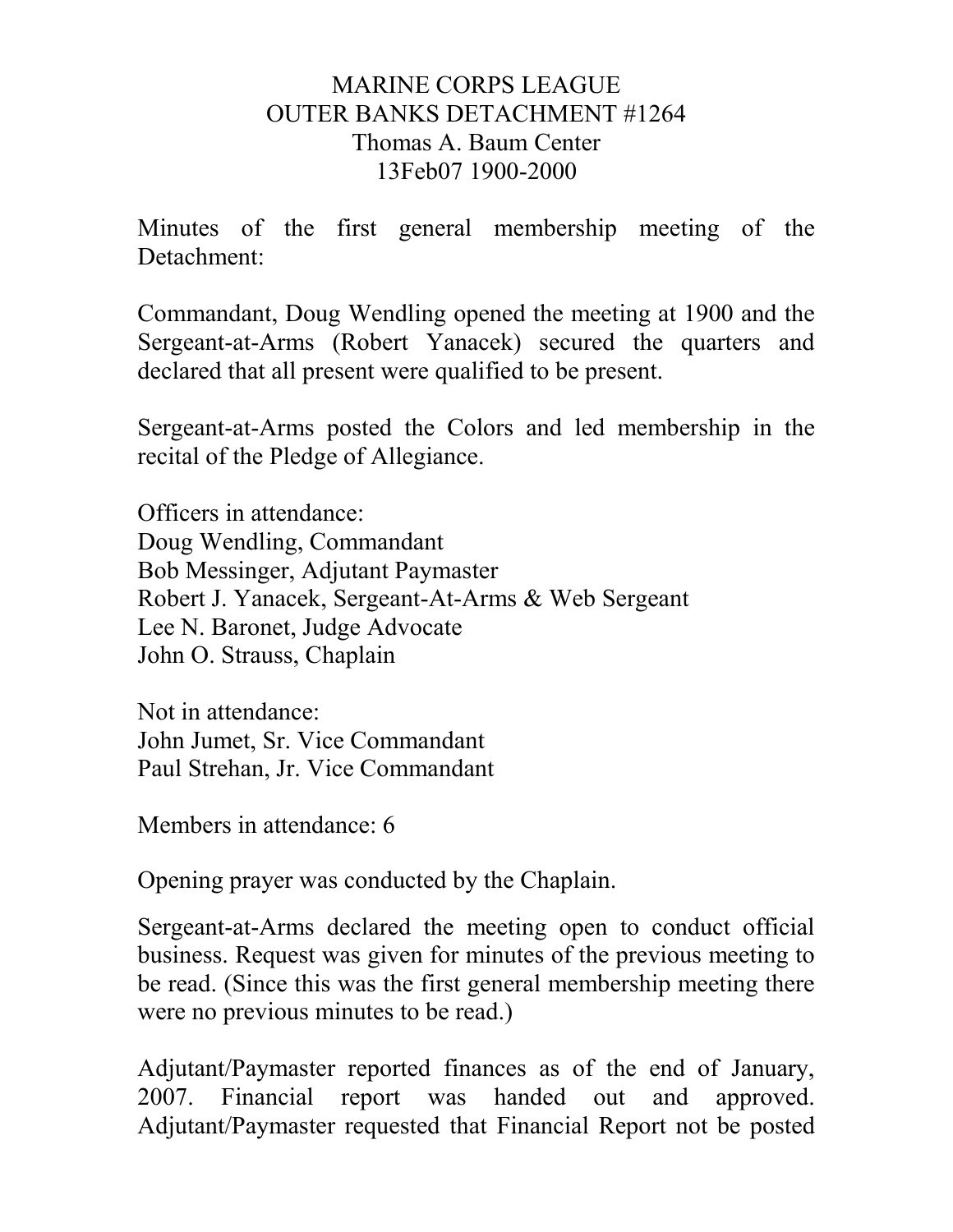on Detachment Website. Approved. [Commandant emphasized that Detachment financial records are always open for review by any member upon request.]

All in attendance congratulated Web Sergeant Robert Yanacek for his outstanding job in developing the Detachment website, www.obxmarines.com.

Discussion about the upcoming Charter Presentation meeting/ceremony on 17Feb07 at the Colington Harbour Yacht & Racquet Club. Commandant requested volunteers to help set up the facility on Friday, 16Feb. Light refreshments to be provided by the Detachment.

# Recognition:

Certificate of Recognition presented to Rick Galganski, Property Manager of The Currituck Club, Corolla, for exhibiting overall support of the Marine Corps League and correct observance of flag etiquette following the death of President Gerald Ford.

# Community Service Ideas:

Boy Scouts - Eagle Scout program/Veterans History Project [More information needed. Will ask BSA official to make a presentation at future meeting.]

# Driver Volunteers

Detachment has implemented a volunteer listing for individuals needing transportation to VA Hospital, Hampton, Naval Hospital, Portsmouth, Norfolk Airport, etc. Members can contact any officer of the Detachment for that list or consult the Detachment website for more information.

# Adopt a Highway/Beach

[Member reaction to Department Sergeant-at-Arms request we consider participation was luke warm, at best. No decision made by membership.]